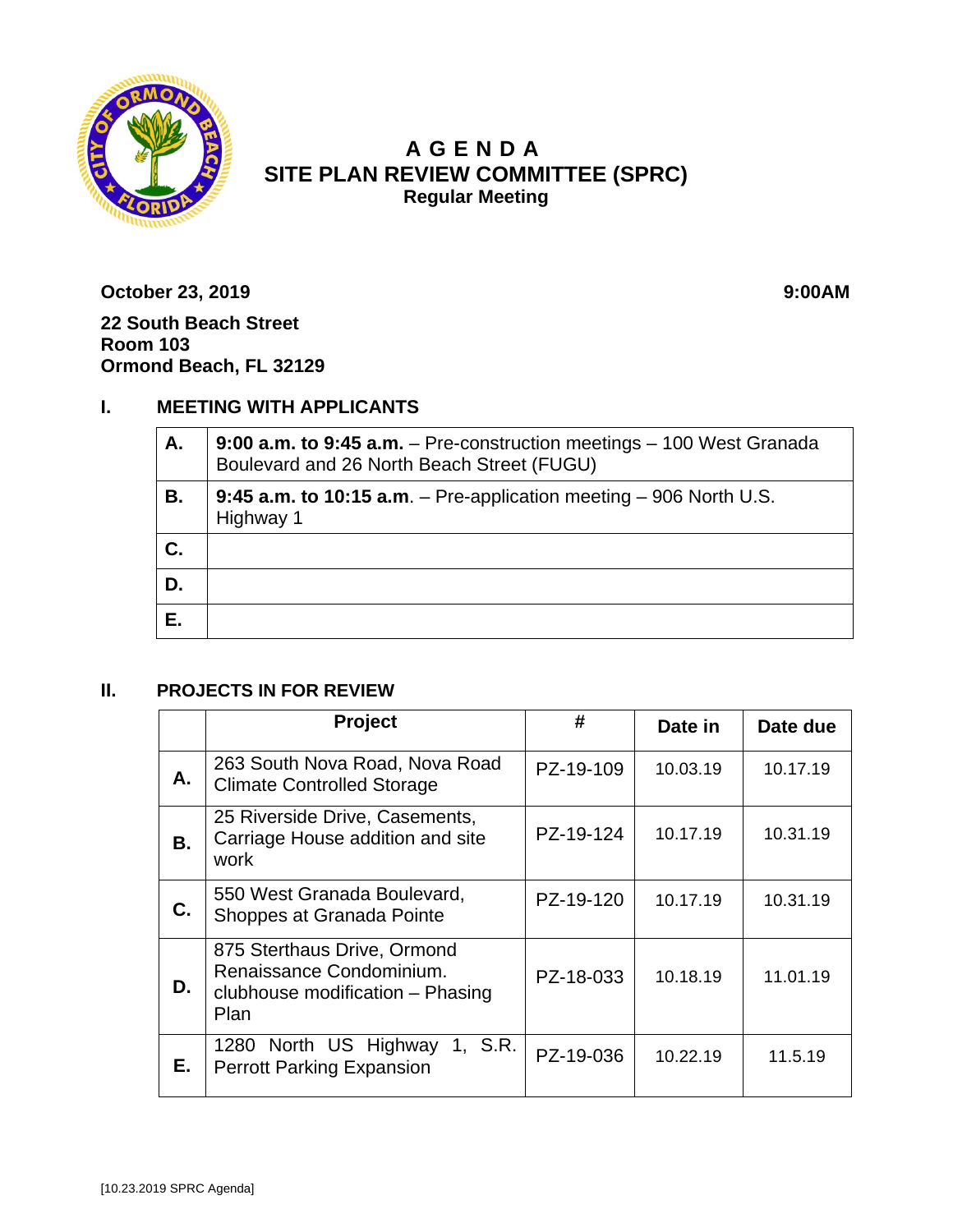## **III. APPROVAL OF THE MINUTES**

|  | <b>A.</b> October 16, 2019 |  |  |
|--|----------------------------|--|--|
|--|----------------------------|--|--|

## **IV. DISCUSSION ITEMS**

| <sup>1</sup> Path to tot lot, Cypress Trails subdivision |
|----------------------------------------------------------|
| Projects under construction completion status            |

#### **V. PROJECTS UNDER CONSTRUCTION**

|     | Project                                   | % Complete |
|-----|-------------------------------------------|------------|
| 1.  | 101 Town & Country Lane                   | 5%         |
| 2.  | 589 South Yonge Street                    | 98%        |
| 3.  | 783 North U.S. Highway 1                  | 50%        |
| 4.  | <b>Antares of Ormond Beach</b>            | 2%         |
| 5.  | Breakaway Trails Ground Storage tank      | 80%        |
| 6.  | <b>Broadwater Bridge</b>                  | 75%        |
| 7.  | Coolidge Avenue Office/Warehouse          | 15%        |
| 8.  | Dunkin Donuts, 1190 Ocean Shore           | Pending    |
| 9.  | <b>Extended Stay America</b>              | 0%         |
| 10. | Granada Plaza sewer improvements          | 60%        |
| 11. | Granada Pointe                            | 98%        |
| 12. | Independence Recycling of Volusia         | 95%        |
| 13. | Lynnhurst sewer improvements              | 0%         |
| 14. | Modern Wash                               | Pending    |
| 15. | Oceanside Golf and Country Club (seating) | 50%        |
| 16. | <b>Ormond Beach Surf Style</b>            | 80%        |
| 17. | Ormond RC, Building 1C                    | 65%        |
| 18. | Pineland Trail re-alignment               | 60%        |